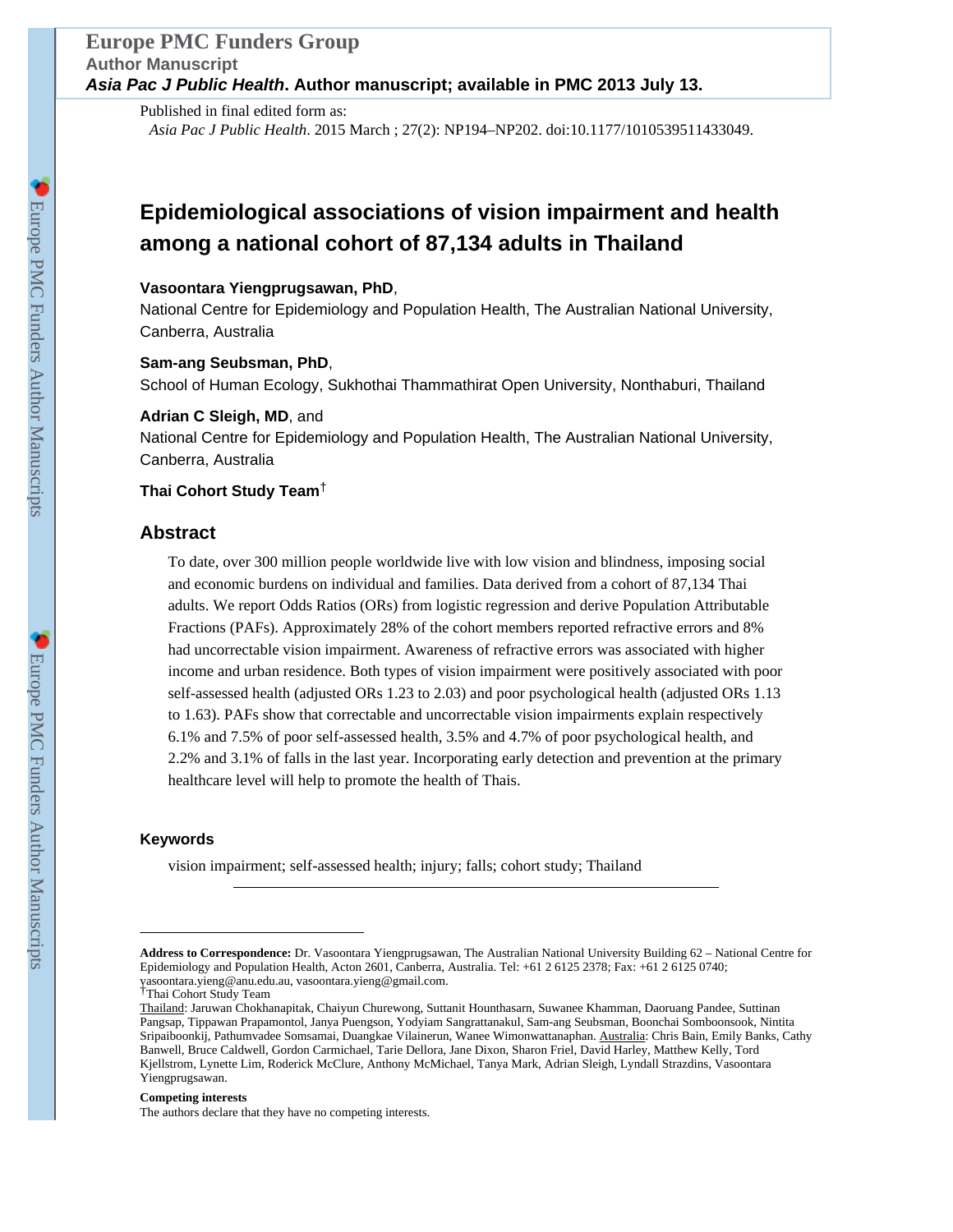# **Background**

Approximately 314 million people worldwide live with low vision and blindness from all causes; of these, 45 million people are blind and 269 million have low vision.<sup>1</sup> Globally, the leading causes of blindness include cataract, uncorrected refractive errors, glaucoma, macular degeneration, corneal opacity, and trachoma. Without prevention or early detection and treatment, these conditions will all remain important causes of blindness in developing countries.<sup>2, 3</sup> Uncorrected refractive errors, estimated to affect 123 to 184 million people worldwide, hamper performance at school, reduce employability and productivity, and impair quality of life. The global increase in the size of the elderly population presents a further challenge. In 1999, WHO launched 'Vision 2020', a global initiative to eliminate avoidable blindness.

In the past decade, several large population based studies have provided new information on the prevalence of visual impairment and the major age related eye diseases and some of these studies have related to Asia.<sup>4-7</sup> In Thailand, it is expected that by 2020 there will be 10.8 million people aged over 60 years, twice as many as in  $1998.8$  Blindness and visual impairment are major causes of disability among the Thai elderly and are emerging problems that accompany aging. $8-11$  Cataract, glaucoma, refractive error, diabetic retinopathy and age related macular degeneration are frequently found in the elderly; as well, refractive errors are notable problems for children and working adults. For the past few decades, the Thai National Programme for Prevention of Blindness and Eye Health Promotion has focused on children, working adults and the elderly.

In past years, there have been studies showing a link between visual impairment and higher mortality<sup>12</sup> and worse self-rated health and psychological health among elderly persons.<sup>13-17</sup> As well, one study reported on poor visual function in working-age adults and associations with early life influences and eventual adverse health and social outcomes.18 There is also evidence of increased adverse health effects with concurrent hearing and vision impairments.<sup>19, 20</sup>

Our study examines all-cause visual impairment (refractive errors and vision not correctable by glasses) and associated adverse health outcomes based on a national cohort of 87,134 Thai adults. The results of this study provide insights into the public health implications of these conditions and provide information needed to promote healthy vision among working Thais.

### **Methods**

#### **Study population and data collection**

Data were derived from a cohort of 87,134 distance learning students aged 15 to 87 years enrolled at Sukhothai Thammathirat Open University (STOU) who completed a baseline study in 2005. The baseline characteristics of cohort participants compared to the population of Thailand has been reported.<sup>21</sup> The baseline questionnaire covered a wide range of topics including demographic, socioeconomic and geographic characteristics, health status, health service use, risk behaviours, injuries, dietary intake, physical activities, transportation, and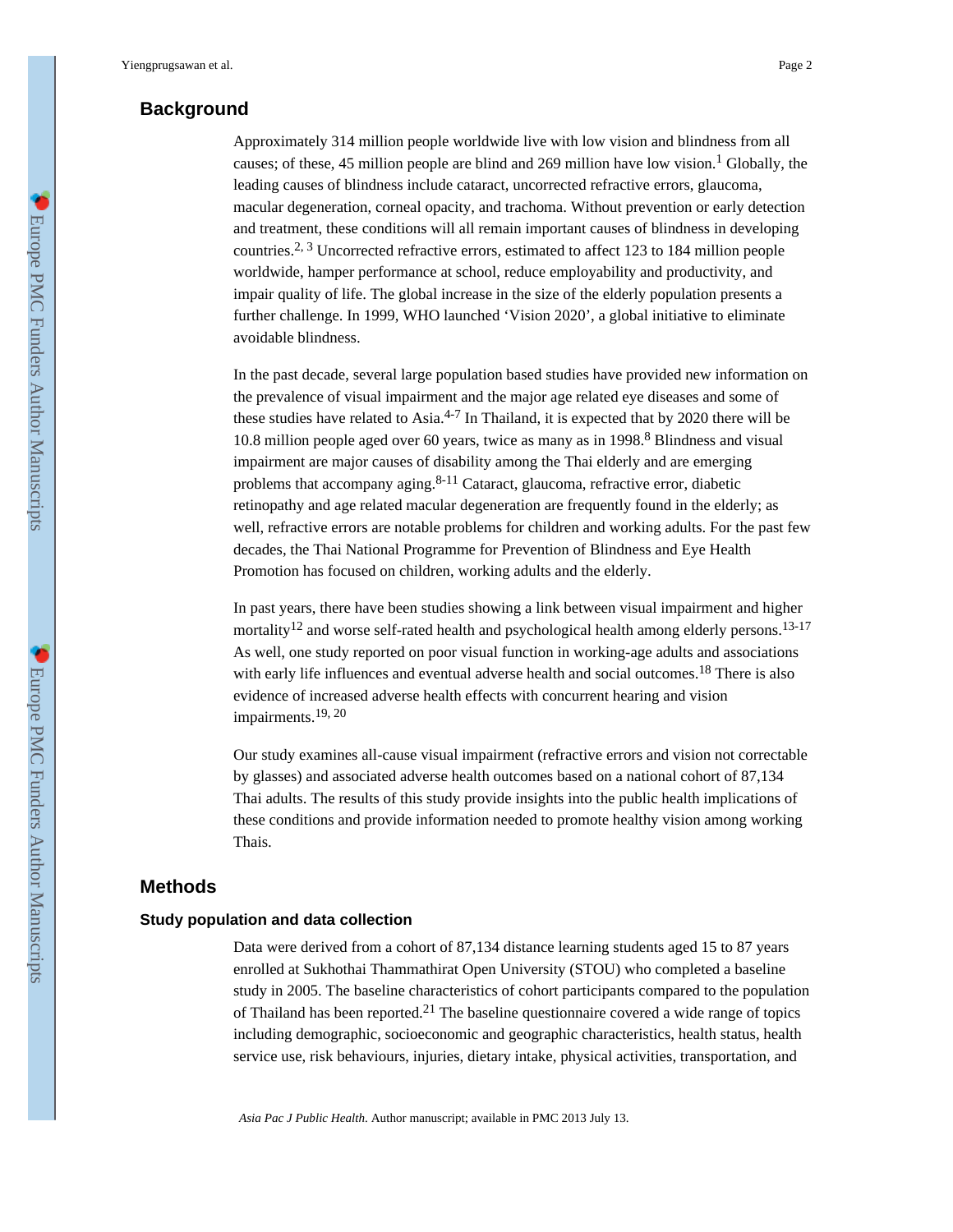family background. A four-year follow-up was conducted in 2009 and the next one is due in 2013. Here we analyse the visual status and relate that to age, sex, income, lifecourse urbanization, and health outcomes.

#### **Measures of vision impairment**

Two questions related to vision impairments were as follows:

Refractive errors: "Which statement best describes your current eyesight?" Response categories were: 'I do not need glasses'; 'I need glasses or contact lenses since childhood < 13 years old'; 'I need glasses or contact lenses since a teenager 13-19 years old'; 'I need glasses or contact lenses since adulthood 20 years old or more'.

A second question asked: "Do you currently have any sight problems not correctable by glasses or contact lenses (eg. cataract)". Response categories were: 'yes' or 'no'.

#### **Measures of health outcomes**

Four health outcomes were assessed for their relationship to vision impairment – psychological health, self-rated health, injury, and falls.

Psychological health was assessed using three items of the standard Kessler psychological distress questions<sup>22</sup>: "In the past 4 weeks, about how often did you feel: 1) nervous; 2) restless or fidgety; 3) everything was an effort". Those answering 'all the time' or 'most of the time' on all questions were classified as having 'poor' psychological health.

Overall self-rated health is based on the first question of the Medical Outcomes Short Form instrument "Overall how would you rate your health during the past four weeks?" (excellent, very good, good, fair, poor, or very poor). For analysis, we combined the last two categories as 'poor or very poor' self-assessed health.

Overall injury was assessed by the question: "In the last 12 months, have you had injuries that were serious enough to interfere with daily activities and/or required medical treatment?"

Falls were assessed by asking "If not a traffic injury, what was the circumstance?" 'Fall' was one of the responding categories.

Potential confounders tested for influence on vision impairment included doctor diagnosed diabetes and hearing impairment. The hearing question was "Which statement best describes your current hearing (without a hearing aid)?" Those who responded 'some trouble and deaf' were then categorized as 'poor hearing'. Our analysis of hearing impairment has been reported elsewhere.<sup>23</sup> Other variables considered here with potential to confound assessments included age, sex, monthly income and lifecourse geographical residence.

#### **Data processing and statistical analysis**

Data scanning and editing were done using Thai Scandevet, SQL and SPSS software. For analysis we used Stata version 11. Individuals with missing data for analyses presented here were excluded so totals vary a little according to the information available. Missing data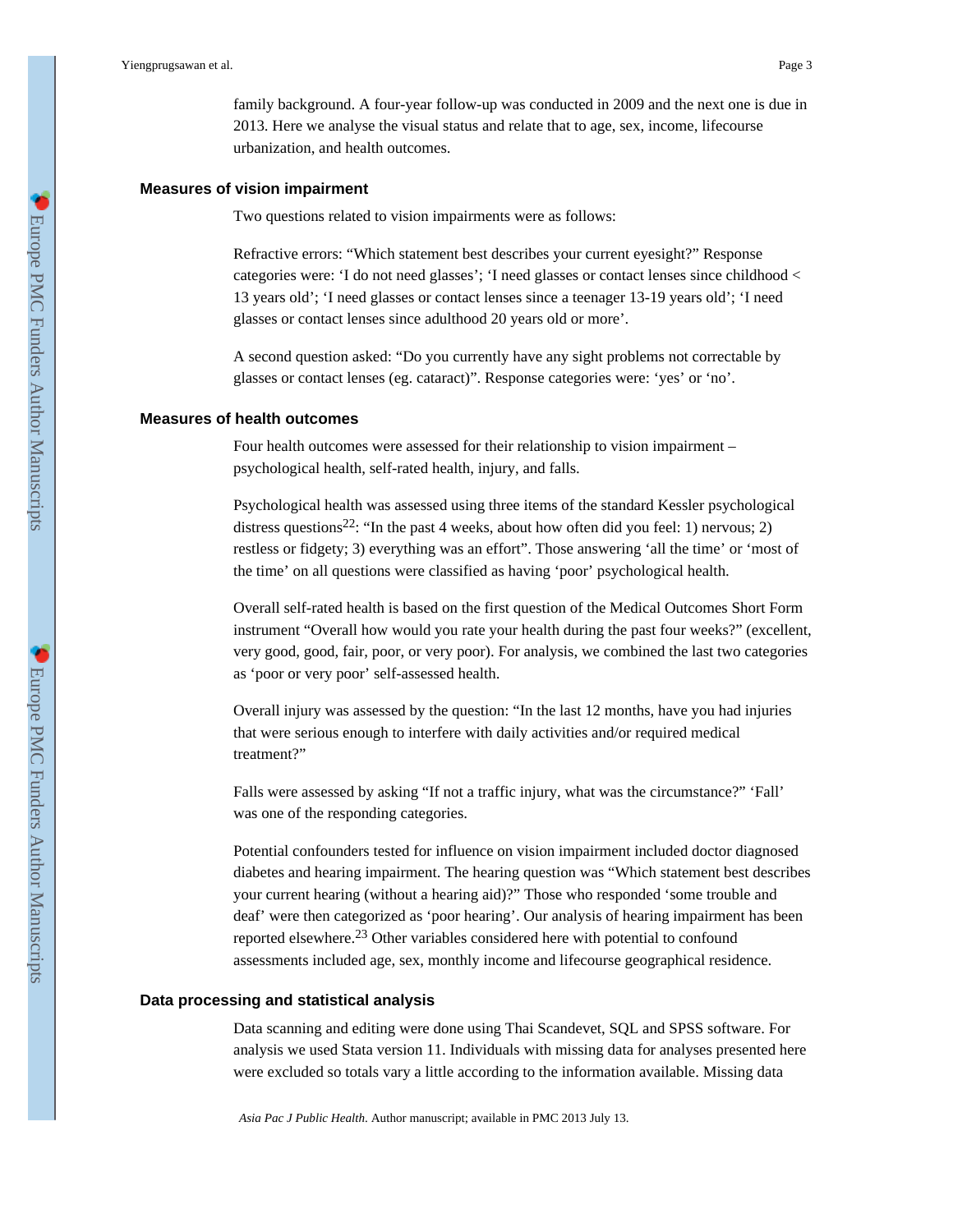Yiengprugsawan et al. Page 4

usually involved 1% or less of observations and given the large size of our dataset, our results were stable.

We assessed the association between health outcomes (self-assessed health, psychological health, injury and falls) and potential determinants (refractive errors and vision impairment not correctable by visual aids) using logistic regression models presenting Odds Ratios (ORs) and 95% Confidence Intervals (CI), adjusting for age, sex, income, lifecourse residence, hearing impairment and metabolic disorders (doctor-diagnosed diabetes type I and II and high cholesterol).

We also calculate Population Attributable Fractions (PAF)—the proportion of all cases of a given related adverse health outcome that occurred in the study population and could have been avoided if no one had the vision impairment. PAFs were calculated from the age-sex adjusted odds ratios and the prevalence of vision impairment among the general population as represented by the cohort as a whole. We used the following formula to calculate the PAF:<sup>24</sup>

$$
PAF = \frac{\text{Prevalence of exposure} \quad (\text{Odds ratios} - 1)}{\text{Prevalence of exposure} \quad [(\text{Odds ratios} - 1)] + 1}
$$

#### **Ethical considerations**

Ethics approval was obtained from Sukhothai Thammathirat Open University Research and Development Institute (protocol 0522/10) and the Australian National University Human Research Ethics Committee (protocol 2004344). Informed written consent was obtained from all participants.

### **Results**

#### **Characteristics of the cohort members**

There were 87,314 cohort members analysed and slightly more than half were females (54.7%). Age ranged from 15-19 years (2.9%), 20-29 years (50.8%), 30-39 years (31.3%), 40-49 years (12.6%) and 50 years or older (2.5%). Approximately 40% of cohort members reported income per month of less than 7000 Baht (about US\$175 in 2005); 22.7% reported between 7000 and 10000 Baht; and 34.0% reported more than 10000 Baht per month. Three groups of lifecourse urbanization were reported: rural residents (43.3%); rural moved to urban areas since age 12 years (31.5%); and urban residents (25.2%).

#### **Vision impairment and health outcomes**

Refractive errors—eyesight correctable by glasses or contact lenses—were reported by 28.1% and an additional 7.9% reported eyesight problems not correctable by any visual aids (Table 1). Females were more likely to report refractive errors than males as children or adolescents but the proportions affected were similar in adulthood. Those needing glasses or contact lenses as adults substantially increased with age: 18.5% for those aged 30-39 years, 47.6% for those aged 40-49 years, and 71.1% for those aged more than 50 years. There were income gradients in reporting refractive errors since adulthood: 13.5% among those with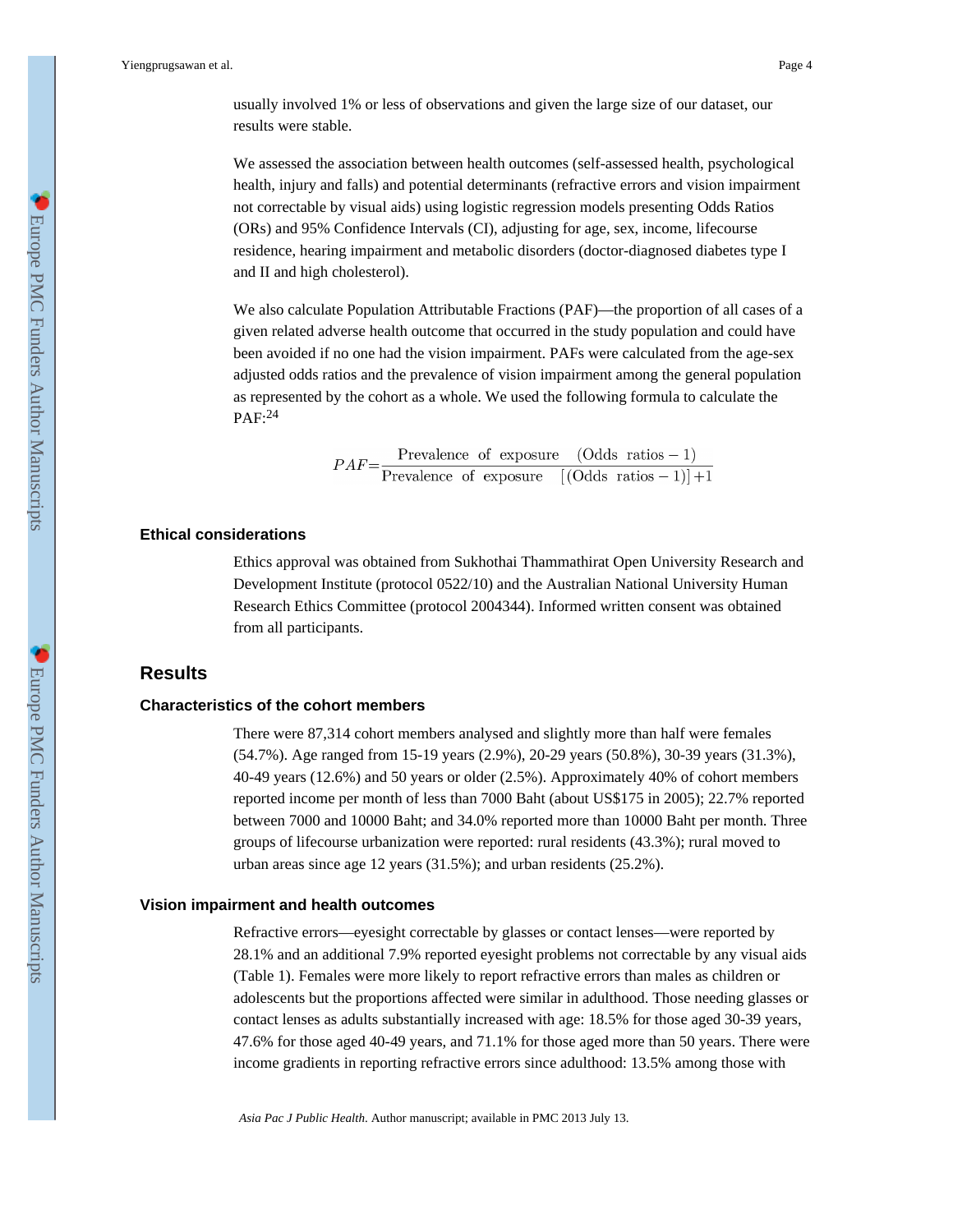income less than 7000 Baht per month; 19.6% among those earning between 7,000 and 10,000 Baht per month; and 31.4% among those earning more than 10,000 Baht per month. Cohort members currently residing in urban areas were more likely than their rural counterparts to report refractive errors or eyesight problems not correctable by glasses or contact lenses.

#### **Association between vision impairment and health outcomes of cohort members**

Compared with those reporting no vision impairment, those with either type of vision impairment (correctable and not correctable) were more likely to report poor self-assessed health (4.0% for no impairment vs 6.0% for correctable impairment and 7.8% for uncorrectable impairment) (Table 2). The results were similar for poor psychological health (5.6% vs 6.9% vs. 8.9%). Those with correctable or uncorrectable vision impairment were also more likely than the unimpaired to report poor hearing (7.2% vs. 12.2% vs. 14.1%). Metabolic disorders were also more common among those who reported either type of vision impairment. Overall injuries and falls were also more common among those with vision impairments.

As was noted from distribution data being female and of older age were both likely to influence vision impairment, so analyses were adjusted for age, sex, monthly income, lifecourse urbanization, poor hearing and metabolic disorders (Table 3). Both types of vision impairment (refractive errors and uncorrectable by visual aids) were associated with poor self-assessed health (OR = 1.23; 95% CI 1.32-1.55; OR = 2.03; 95% CI 1.85-2.25) and poor psychological health (OR = 1.13; 95% CI 1.04-1.22; OR = 1.63 95% CI 1.46-1.81). Also, both types of vision impairment were positively associated with overall injuries, especially the risk of falls.

Analysis of Population Attributable Fractions (Table 4) reveal that refractive errors and vision impaired not correctable by visual aids contributed to PAFs of 6.1% and 7.5% of poor self-assessed health; and 3.5% and 4.7% of poor psychological health. These visual impairments also can be attributed to respectively 2.2% and 3.1% of falls in the last 12 months.

### **Discussion**

Females were more likely than males to report refraction errors correctable by glasses or contact lenses. Vision impairments had even more pronounced association with increasing age. Refractive errors were much more likely to be reported by those with higher incomes and were also more likely in urban areas, but neither factor had much influence on the prevalence of non correctable vision impairments. Our cohort data also revealed a strong relationship between both types of vision impairment and poor self-assessed and poor psychological health. Uncorrectable vision impairment was also associated with overall injuries and falls in the past 12 months. The Population Attributable Fraction analysis takes into account both the strength of the association and the prevalence of one or other category of vision impairment. The PAFs revealed that a substantial proportion of poor overall health and poor psychological health can be attributed to refractive error (about 10%) and a smaller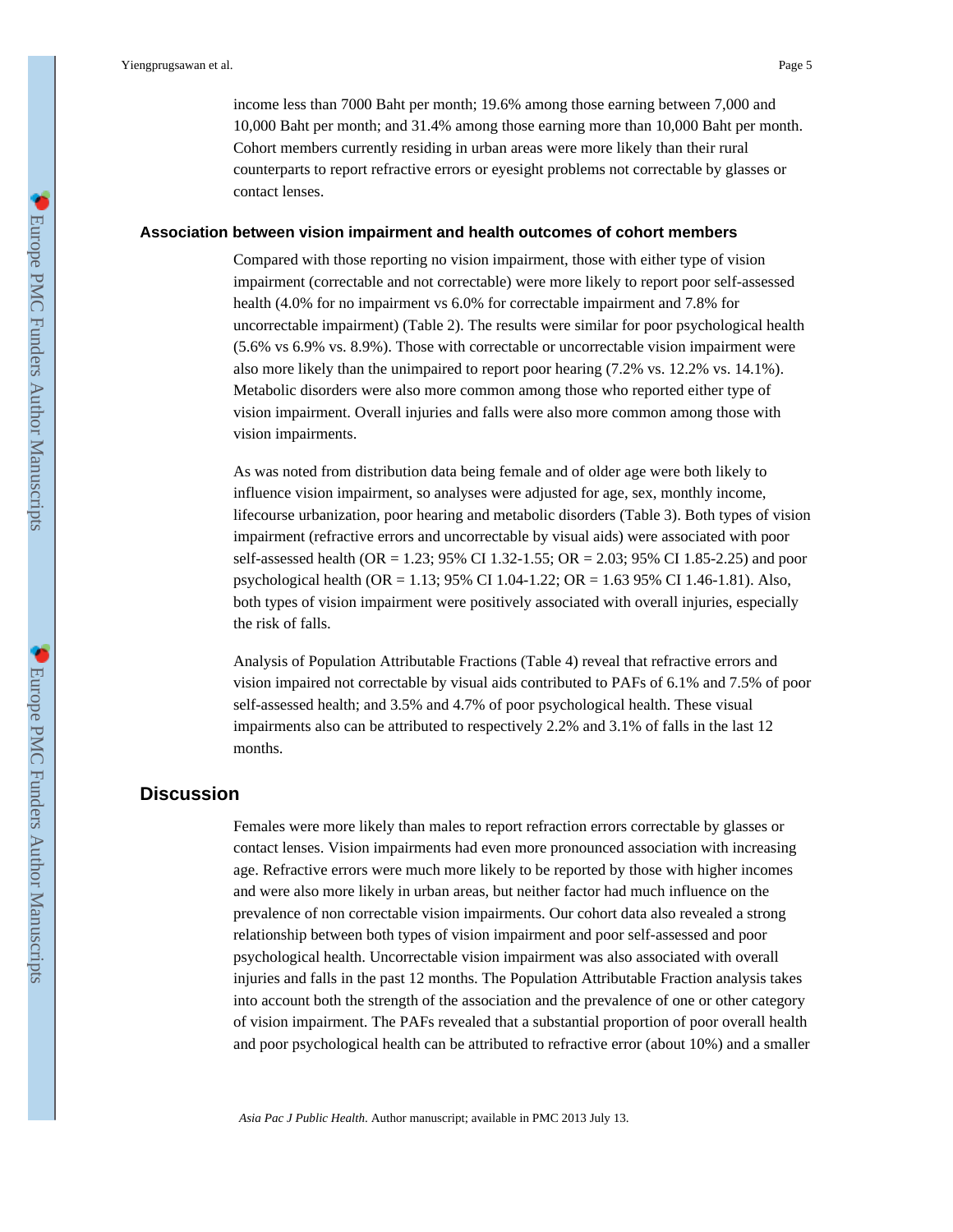These results were supported by other Thai studies among elderly.<sup>25, 26</sup> For example, a study based on almost 600 elderly individuals found that only 12% of the elderly had regular eye check ups at least once a year, 65% sought a check up service only when they experienced visual loss and 10% had eye glasses.<sup>8</sup> Our study also supported other studies on vision impairment and various adverse health outcomes, for example, visual sensory impairments were significantly associated with increased risk for depression (OR 2.3, 95% CI 1.5-3.4) and decreased daily activities (OR:1.7, 95% CI 1.1-2.6).<sup>27</sup> In other studies, health outcomes such as diabetes mellitus were reported to be associated with visual impairment,  $28$  or with defective physical functions such as imbalance or falls.<sup>29-31</sup> Visual impairment at age 70 years and older significantly predicted poor self-rated health (OR 2.36, 95% CI 1.09-5.10) and mortality, with a two-and-a-half-fold increase in risk of death at seven years (OR 2.84, 95% CI 1.48-5.46).<sup>32</sup>

Among causes of vision impairment, the correction of refractive errors with appropriate spectacles is among the most cost-effective interventions in eye health care.<sup>33</sup> Similar findings, also in Asia, noted that low educational level is associated with a higher prevalence of early onset vision impairment in the population.<sup>34, 35</sup>

One of the main strengths of our study is its large size and high level of participation in a complex and detailed assessment of health and an array of geodemographic environmental and social attributes. We note the extent of vision impairment among the Thai adults but because our study is based on educated Thais; the true magnitude of the vision impairment might be even greater in the general population. Also, another limitation is the crosssectional nature of the analysis of associations between vision impairment exposures and health outcomes. Future longitudinal analysis of this Thai cohort will provide better insights into causal pathways between vision impairment and health.

Since the establishment of the Thai Universal Health Coverage Scheme, there has been an increase in the role of community health centres in responding to disparities in visual health.<sup>36</sup> There is now a need to evaluate the eye health program and to promote further development of eye health care services, which will lead to increased availability and affordability. The results presented in this paper highlight the burden of adverse health outcomes associated with vision impairments and the need to support programmatic interventions to promote vision health among Thais.

# **Acknowledgements and Funding**

This study was supported by the International Collaborative Research Grants Scheme with joint grants from the Wellcome Trust UK (GR071587MA) and the Australian NHMRC (268055). We thank the staff at Sukhothai Thammathirat Open University (STOU) who assisted with student contact and the STOU students who are participating in the cohort study. We also thank Dr Bandit Thinkamrop and his team from Khon Kaen University for guiding us successfully through the complex data processing.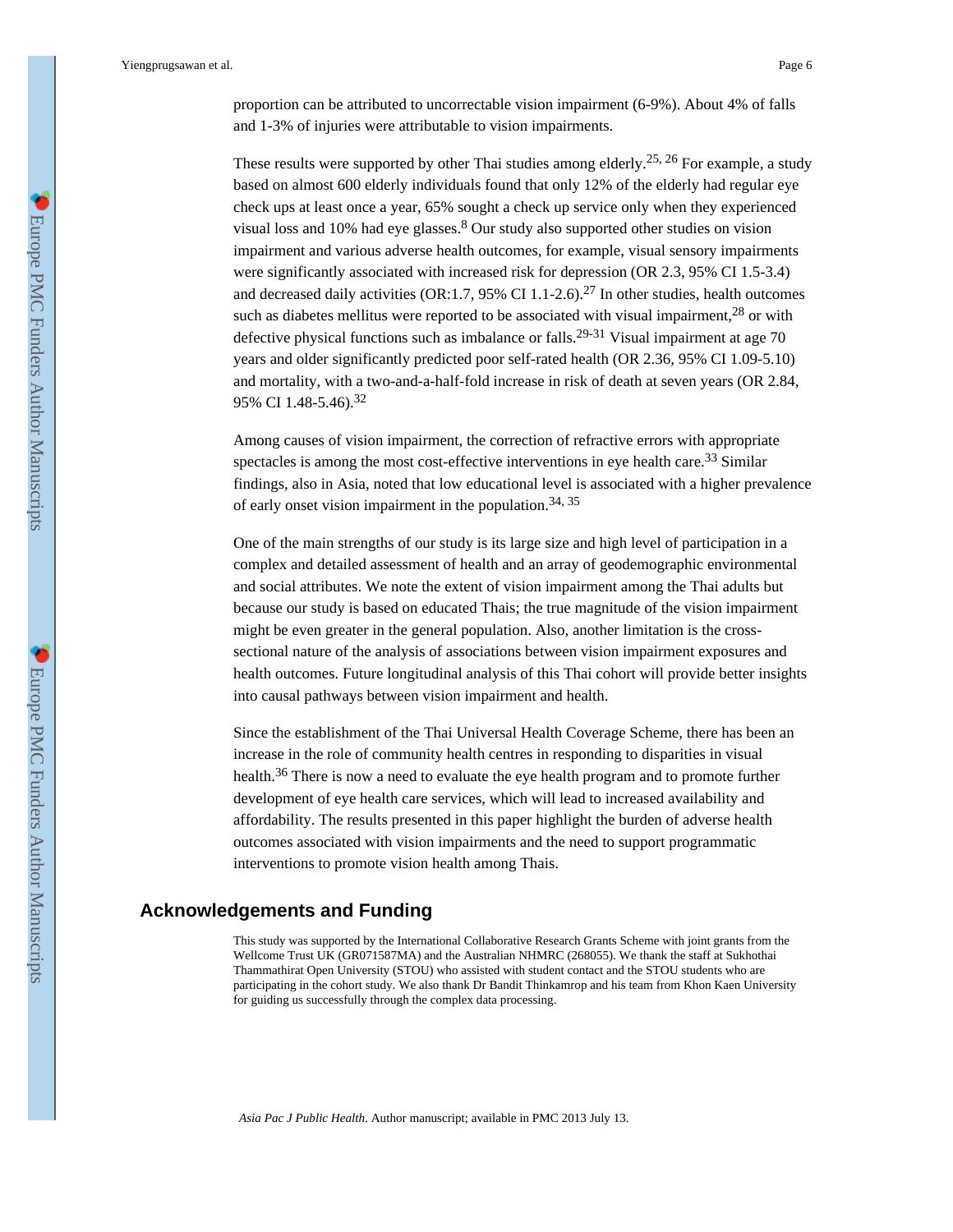# **References**

- 1. Resnikoff S, Pascolini D, Mariotti SP, Pokharel GP. Global magnitude of visual impairment caused by uncorrected refractive errors in 2004. Bull World Health Organ. 2008; 86(1):63–70. [PubMed: 18235892]
- 2. Nanayakkara SD. Vision-related quality of life among elders with cataract in Sri Lanka: findings from a study in Gampaha district. Asia Pac J Public Health. 2009; 21(3):303–311. [PubMed: 19443877]
- 3. Abas MA, Punpuing S, Jirapramupitak T, Tangchonlatip K, Leese M. Psychological wellbeing, physical impairments and rural aging in a developing country setting. Health Qual Life Outcomes. 2009; 7:66. [PubMed: 19607711]
- 4. Polack S, Eusebio C, Fletcher A, Foster A, Kuper H. Visual impairment from cataract and health related quality of life: results from a case-control study in the Philippines. Ophthalmic Epidemiol. 2010; 17(3):152–9. [PubMed: 20455844]
- 5. Wong TY, Loon SC, Saw SM. The epidemiology of age related eye diseases in Asia. Br J Ophthalmol. 2006; 90(4):506–11. [PubMed: 16547337]
- 6. Tsai SY, Chi LY, Cheng CY, Hsu WM, Liu JH, Chou P. The impact of visual impairment and use of eye services on health-related quality of life among the elderly in Taiwan: the Shihpai Eye Study. Qual Life Res. 2004; 13(8):1415–24. [PubMed: 15503837]
- 7. Rutzen AR, Ellish NJ, Schwab L, Graham PJ, Pizzarello LD, Hemady RK, et al. Blindness and eye disease in Cambodia. Ophthalmic Epidemiol. 2007; 14(6):360–6. [PubMed: 18161609]
- 8. Jenchitr W, Samaiporn S, Wongvejsawat S, Theerapanwat S, Pruksanusak V, Anutaraangkul W. Quality of vision and attitude of the Thai elderly toward their eye problems. Journal of Health Sciences [in Thai]. 2001; 10:607–614.
- 9. NSO. Survey of older persons in Thailand. National Statistical Office; Bangkok: 2007b.
- 10. NSO. Survey of disability in Thailand. National Statistical Office; Bangkok: 2007a.
- 11. Jenchitr W, Elderly Thais and eye health. Journal of Health Sciences [in Thai]. 2000; 9:573–583.
- 12. Appollonio I, Carabellese C, Magni E, Frattola L, Trabucchi M. Sensory impairments and mortality in an elderly community population: a six-year follow-up study. Age Ageing. 1995; 24(1):30–6. [PubMed: 7762459]
- 13. Wang CW, Chan CL. Psychosocial adaptation status and health-related quality of life among older Chinese adults with visual disorders. Qual Life Res. 2009; 18(7):841–51. [PubMed: 19562513]
- 14. Hayman KJ, Kerse NM, La Grow SJ, Wouldes T, Robertson MC, Campbell AJ. Depression in older people: visual impairment and subjective ratings of health. Optom Vis Sci. 2007; 84(11): 1024–30. [PubMed: 18043421]
- 15. Renaud J, Levasseur M, Gresset J, Overbury O, Wanet-Defalque MC, Dubois MF, et al. Healthrelated and subjective quality of life of older adults with visual impairment. Disabil Rehabil. 2010; 32(11):899–907. [PubMed: 19860601]
- 16. Wang JJ, Mitchell P, Smith W. Vision and low self-rated health: the Blue Mountains Eye Study. Invest Ophthalmol Vis Sci. 2000; 41(1):49–54. [PubMed: 10634600]
- 17. Noran NH, Izzuna MG, Bulgiba AM, Mimiwati Z, Ayu SM. Severity of visual impairment and depression among elderly Malaysians. Asia Pac J Public Health. 2009; 21(1):43–50. [PubMed: 19124335]
- 18. Rahi JS, Cumberland PM, Peckham CS. Visual function in working-age adults: early life influences and associations with health and social outcomes. Ophthalmology. 2009; 116(10): 1866–71. [PubMed: 19560208]
- 19. Caban AJ, Lee DJ, Gomez-Marin O, Lam BL, Zheng DD. Prevalence of concurrent hearing and visual impairment in US adults: The National Health Interview Survey, 1997-2002. Am J Public Health. 2005; 95(11):1940–2. [PubMed: 16195516]
- 20. Lam BL, Lee DJ, Gomez-Marin O, Zheng DD, Caban AJ. Concurrent visual and hearing impairment and risk of mortality: the National Health Interview Survey. Arch Ophthalmol. 2006; 124(1):95–101. [PubMed: 16401790]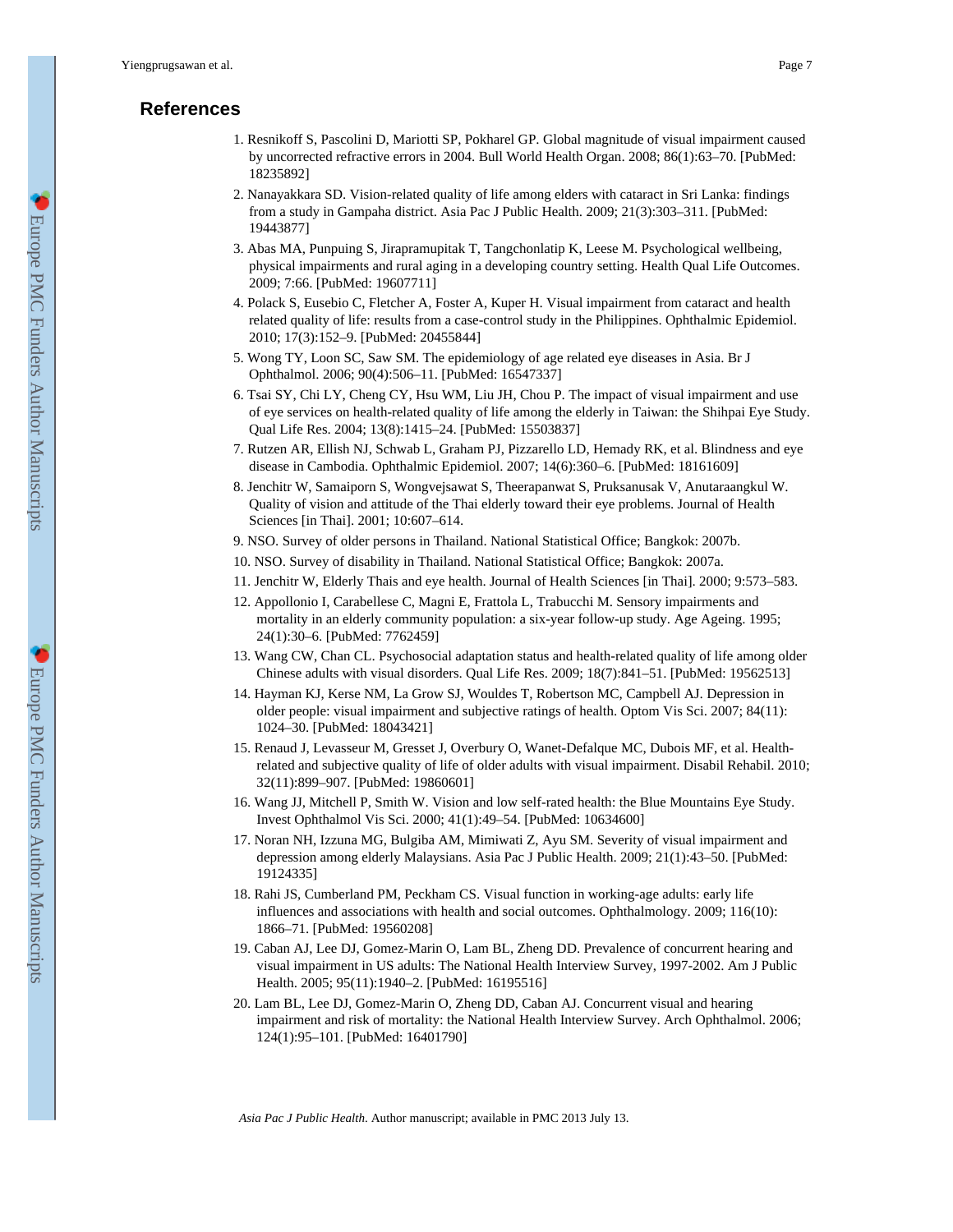Yiengprugsawan et al. Page 8

- 21. Sleigh AC, Seubsman SA, Bain C. Cohort profile: The Thai Cohort of 87,134 Open University students. Int J Epidemiol. 2008; 37(2):266–72. [PubMed: 17911153]
- 22. Andrews G, Slade T. Interpreting scores on the Kessler Psychological Distress Scale (K10). Aust N Z J Public Health. 2001; 25(6):494–7. [PubMed: 11824981]
- 23. Yiengprugsawan V, Hogan A, Harley D, Seubsman S, Sleigh AC. Epidemiological associations of hearing impairment and health among a national cohort of 87 134 adults in Thailand. Asia Pac J Public Health. 2011 published online before print May 5, 2011(doi: 10.1177/1010539511408712).
- 24. Webb, P.; Bain, C.; Pirozzo, S. Essential epidemiology: an introduction for students and health professionals. Cambridge University Press; New York, NY: 2005.
- 25. Singalavanija A, Metheetrairut A, Ruangvaravate N, Tuchinda R, Wanumkarng N. Ocular diseases and blindness in elderly Thais. J Med Assoc Thai. 2001; 84(10):1383–8. [PubMed: 11804245]
- 26. Yingyong P. Evaluation of the Thai, Low Vision Quality-of-Life Questionnaire (LVQOL). J Med Assoc Thai. 2007; 90(12):2658–61. [PubMed: 18386717]
- 27. Carabellese C, Appollonio I, Rozzini R, Bianchetti A, Frisoni GB, Frattola L, et al. Sensory impairment and quality of life in a community elderly population. J Am Geriatr Soc. 1993; 41(4): 401–7. [PubMed: 8463527]
- 28. Zhang X, Gregg EW, Cheng YJ, Thompson TJ, Geiss LS, Duenas MR, et al. Diabetes mellitus and visual impairment: national health and nutrition examination survey, 1999-2004. Arch Ophthalmol. 2008; 126(10):1421–7. [PubMed: 18852421]
- 29. Harwood RH, Foss AJ, Osborn F, Gregson RM, Zaman A, Masud T. Falls and health status in elderly women following first eye cataract surgery: a randomised controlled trial. Br J Ophthalmol. 2005; 89(1):53–9. [PubMed: 15615747]
- 30. Gerson LW, Jarjoura D, McCord G. Risk of imbalance in elderly people with impaired hearing or vision. Age Ageing. 1989; 18(1):31–4. [PubMed: 2711920]
- 31. Thiamwong L, Thamarpirat J, Maneesriwongul W, Jitapunkul S. Thai falls risk assessment test (Thai-FRAT) developed for community-dwelling Thai elderly. J Med Assoc Thai. 2008; 91(12): 1823–31. [PubMed: 19133516]
- 32. Jacobs JM, Hammerman-Rozenberg R, Maaravi Y, Cohen A, Stessman J. The impact of visual impairment on health, function and mortality. Aging Clin Exp Res. 2005; 17(4):281–6. [PubMed: 16285193]
- 33. Ferraro JG, Mazzoni LL, Keeffe JE, Vu HT, Constantinou M, Taylor HR. Evaluation of an eye health program: the vision initiative. Ophthalmic Epidemiol. 2006; 13(2):127–35. [PubMed: 16581617]
- 34. Liu JH, Cheng CY, Chen SJ, Lee FL. Visual impairment in a Taiwanese population: prevalence, causes, and socioeconomic factors. Ophthalmic Epidemiol. 2001; 8(5):339–50. [PubMed: 11922386]
- 35. Cackett P, Tay WT, Aung T, Wang JJ, Shankar A, Saw SM, et al. Education, socio-economic status and age-related macular degeneration in Asians: the Singapore Malay Eye Study. Br J Ophthalmol. 2008; 92(10):1312–5. [PubMed: 18664503]
- 36. Proser M, Shin P. The role of community health centers in responding to disparities in visual health. Optometry. 2008; 79(10):564–75. [PubMed: 18922492]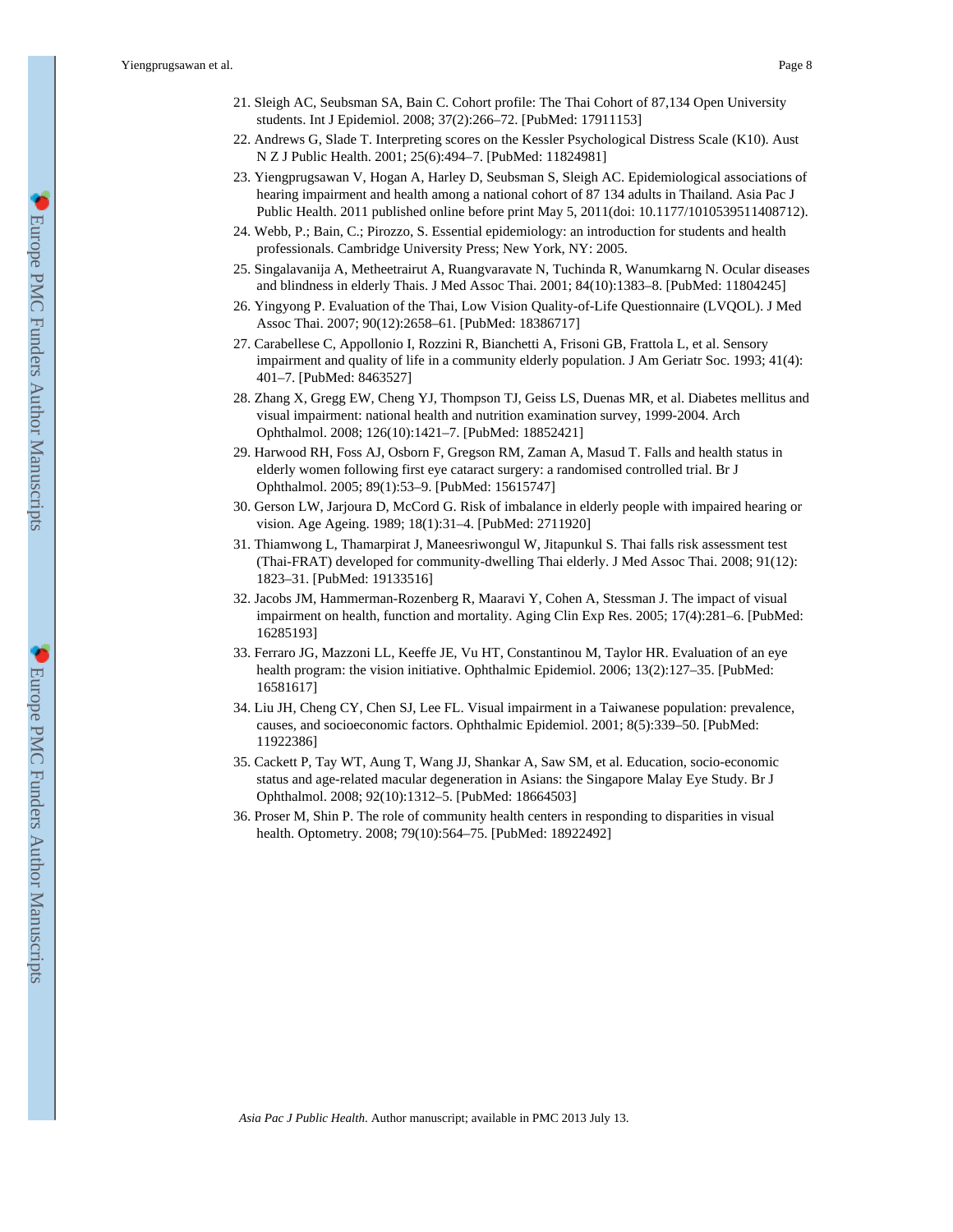| <b>Characteristics</b> | Percent prevalence (n) by vision impairment categories |                                               |                                             |                                   |  |
|------------------------|--------------------------------------------------------|-----------------------------------------------|---------------------------------------------|-----------------------------------|--|
|                        | <b>Refractive errors</b><br>since childhood            | <b>Refractive errors</b><br>since adolescence | <b>Refractive errors</b><br>since adulthood | Not correctable by<br>visual aids |  |
| Total                  | 1.3(1,121)                                             | 5.7(4,944)                                    | 21.1 (18,364)                               | 7.9 (6,859)                       |  |
| Males                  | 1.0(410)                                               | 3.7(1,440)                                    | 19.3 (7,627)                                | 7.9(3,123)                        |  |
| Females                | 1.5(711)                                               | 7.4 (3,504)                                   | 22.5 (10,735)                               | 7.8 (3,736)                       |  |
| $15-19$ years          | 2.0(49)                                                | 10.8(270)                                     | 2.1(53)                                     | 4.8(121)                          |  |
| $20-29$ years          | 1.4(607)                                               | 6.5(2,887)                                    | 14.8 (6,527)                                | 6.7(2,960)                        |  |
| 30-39 years            | 1.2(331)                                               | 4.2(1,157)                                    | 18.5(5,039)                                 | 8.7 (2,380)                       |  |
| $40-49$ years          | 1.1(124)                                               | 4.7(519)                                      | 47.6 (5,211)                                | 10.4(1,135)                       |  |
| 50 years               | 0.5(10)                                                | 5.1(110)                                      | 71.1 (1,529)                                | 12.2(262)                         |  |
| $<7000$ Baht/month     | 1.3(455)                                               | 5.6(1,987)                                    | 13.5 (4,824)                                | 7.1(2,530)                        |  |
| 7000-10000 Baht/month  | 0.9(180)                                               | 4.6(917)                                      | 19.6(3,951)                                 | 8.2(1,616)                        |  |
| $>10000$ Baht/month    | 1.6(463)                                               | 6.5(1,909)                                    | 31.4 (9,268)                                | 8.6 (2,554)                       |  |
| Rural residents        | 0.6(247)                                               | 3.7(1,409)                                    | 17.2(6,505)                                 | 7.8 (2,948)                       |  |
| Rural-urban            | 0.7(182)                                               | 4.0(1,091)                                    | 24.0 (6,588)                                | 6.7(1,155)                        |  |
| Urban residents        | 3.2(692)                                               | 11.1 (2,444)                                  | 24.0 (5,271)                                | 8.6 (2,348)                       |  |

**Table 1 Cohort characteristics of cohort members by types of vision impairments, 2009**

**C** Europe PMC Funders Author Manuscripts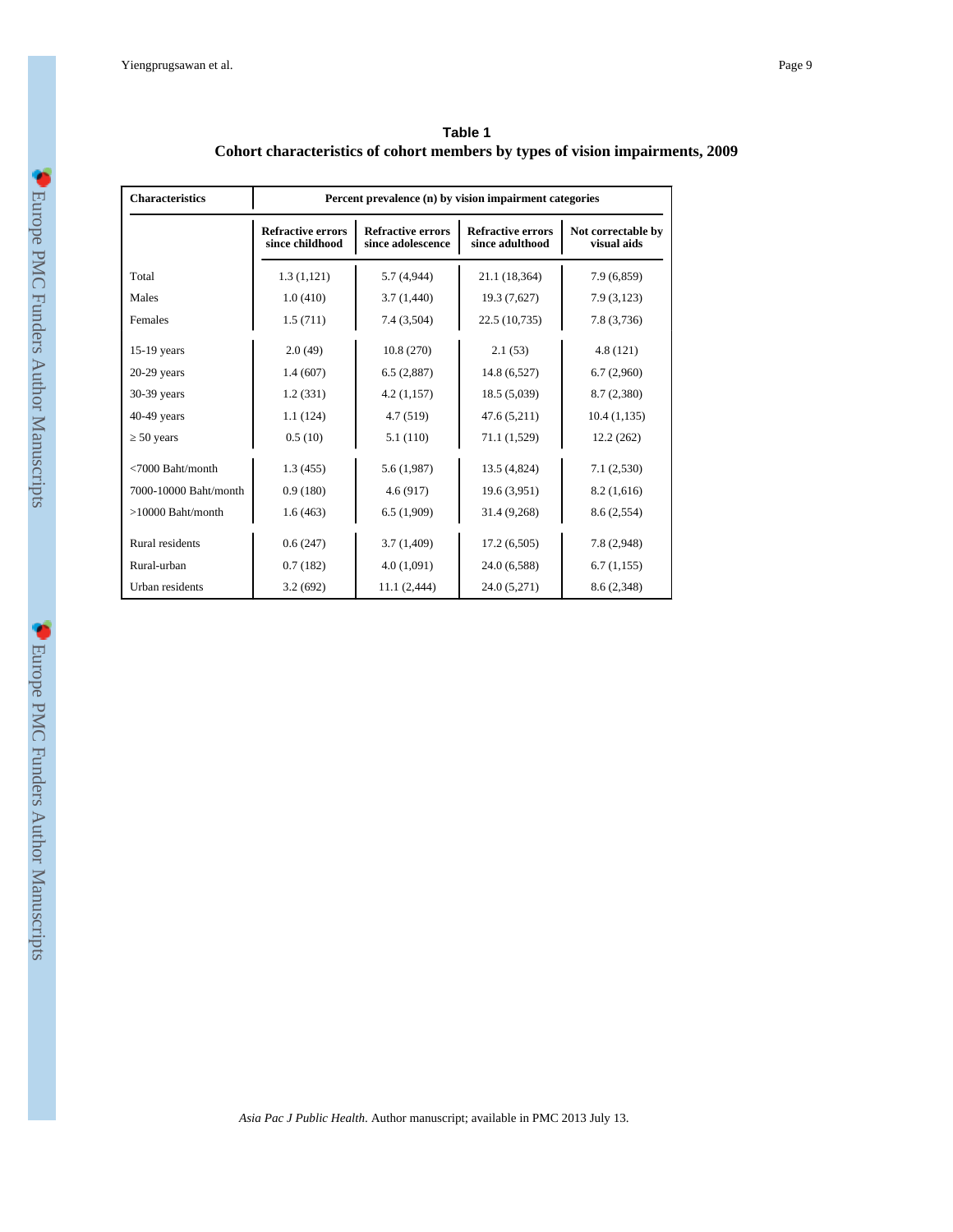Yiengprugsawan et al. Page 10

| Table 2                                                                      |  |  |  |  |  |
|------------------------------------------------------------------------------|--|--|--|--|--|
| Prevalence of selected health outcomes by types of vision impairments $(\%)$ |  |  |  |  |  |

| <b>Outcomes</b>               | Percent prevalence (n) by vision impairment categories |                       |                                   |                      |  |
|-------------------------------|--------------------------------------------------------|-----------------------|-----------------------------------|----------------------|--|
|                               | % Refractive vision impairment                         |                       | % Not correctable by visual aids* |                      |  |
|                               | no<br>$(n = 62,705)$                                   | ves<br>$(n = 24,429)$ | no<br>$(n = 80,275)$              | yes<br>$(n = 6,859)$ |  |
| Poor self-assessed health     | 4.0(2,517)                                             | 6.0(1,469)            | 4.3(3,448)                        | 7.8 (538)            |  |
| Poor psychological health     | 5.6(3,491)                                             | 6.9(1,676)            | 5.7 (4,559)                       | 8.9(608)             |  |
| Poor hearing                  | 7.2(4,506)                                             | 12.2 (2,988)          | 8.1(6,525)                        | 14.1 (969)           |  |
| Metabolic disorders           | 6.9(4,323)                                             | 14.8 (3,623)          | 8.9(7,116)                        | 12.1 (830)           |  |
| Overall injuries in 12 months | 21.7 (13,581)                                          | 21.1 (5,152)          | 21.0 (16,839)                     | 27.6 (1,894)         |  |
| Falls                         | 4.2(2,633)                                             | 4.8(1,175)            | 4.3(3,414)                        | 5.7 (394)            |  |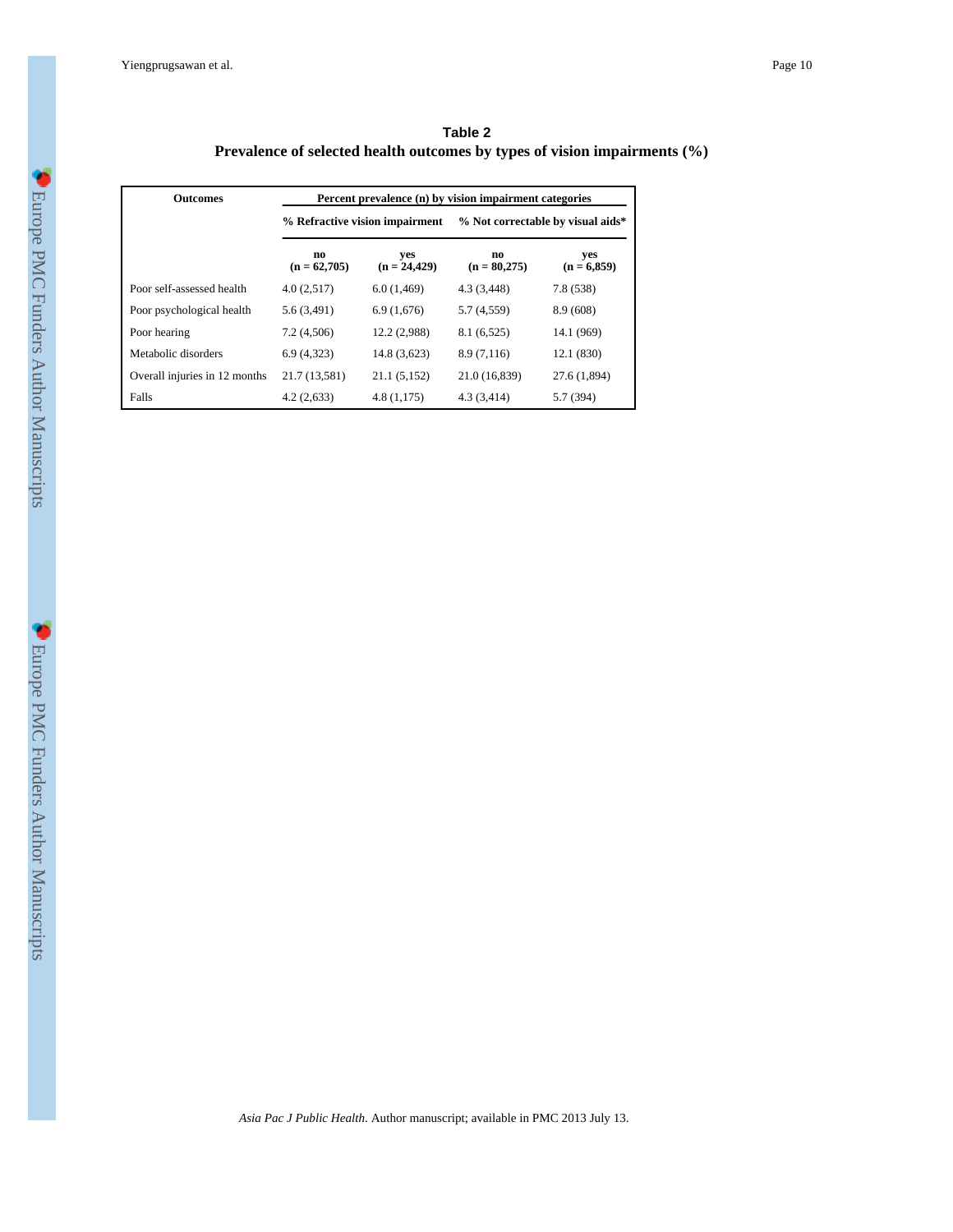### **Table 3 Adjusted Odds Ratios (ORs) and Confidence Intervals (CI) for types of vision impairments and selected health outcomes among cohort members***\**

| <b>Health outcomes</b>        | <b>Refractive errors</b> |               | <b>Uncorrectable vision impairment</b> |           |  |
|-------------------------------|--------------------------|---------------|----------------------------------------|-----------|--|
|                               | <b>Odds Ratio</b>        | 95% CI        | <b>Odds Ratio</b>                      | 95% CI    |  |
| Poor self-assessed health     | 1.23                     | 1.32-1.55     | 2.03                                   | 1.83-2.25 |  |
| Poor psychological health     | 1.13                     | 1.04-1.22     | 1.63                                   | 1.46-1.81 |  |
| Overall injuries in 12 months | 1.00                     | $0.96 - 1.05$ | 1.42                                   | 1.34-1.51 |  |
| Falls in the last 12 months   | 1.08                     | 1.00-1.18     | 1.41                                   | 1.27-1.59 |  |

*\** The reference group was all persons who have neither type of vision impairment; each OR is adjusted for age, sex, income, lifecourse urbanization, poor hearing, and metabolic disorders.